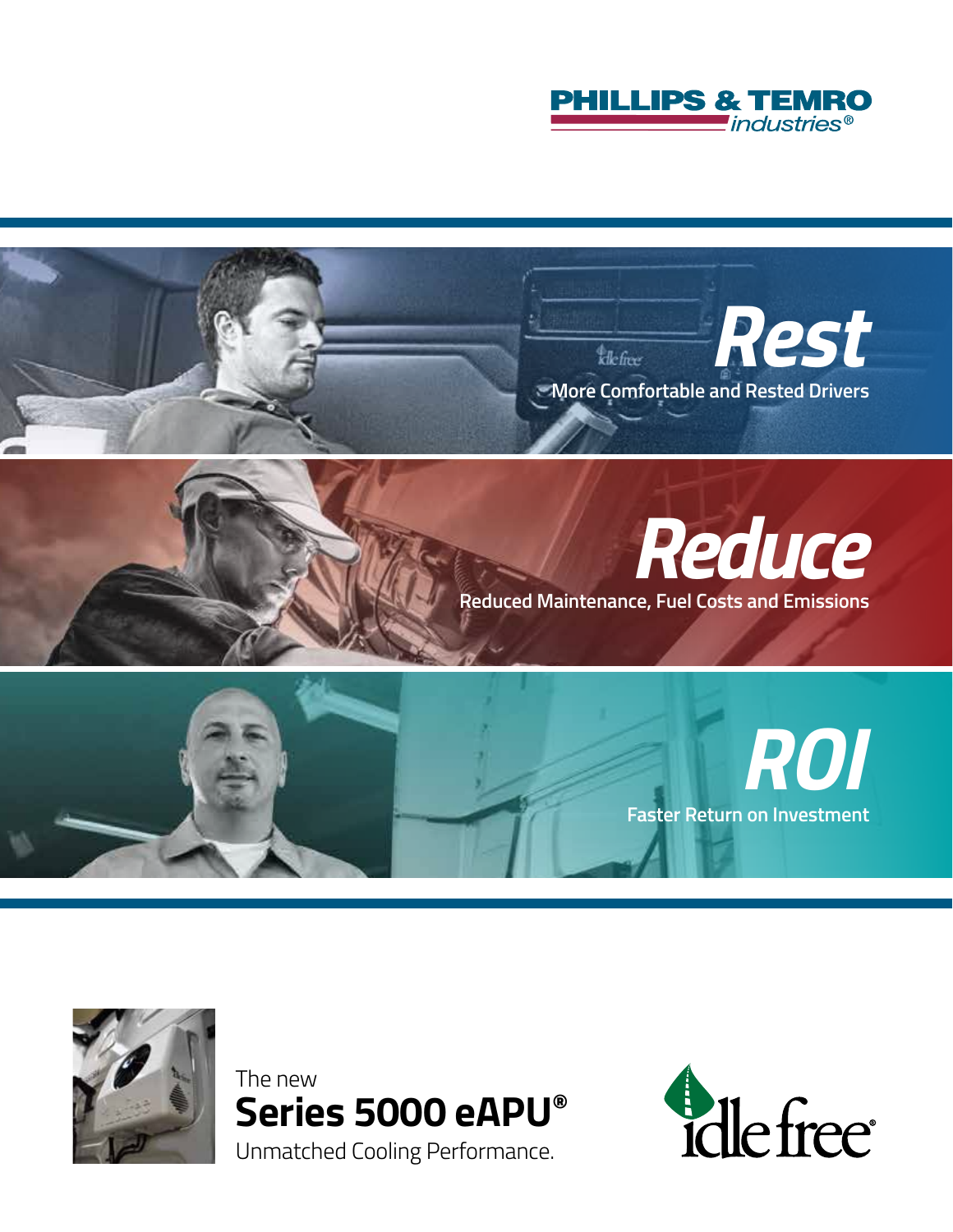# **Series 5000 eAPU®**

**Idle Free Systems® offers a high capacity cooling-only electric APU solution with Automatic Start-Stop technology.**

# **BENEFITS**

- Provides maximum cooling capacity and direct airflow with driver comfort in mind
- Reduces idling
- Easy-to-use control panel
- Uninterrupted rest with Automatic Start-Stop
- No frame rail or storage space required
- Minimal maintenance required
- Quality technical support

# **BENEFITS OF REDUCED IDLING**

- Fuel savings
- Decreased engine maintenance costs
- Increased engine life
- Reduced DPF maintenance
- Longer warranty coverage (idling adds engine hours)
- Reduce emissions/pollution

### **WHERE TO USE**

• **Over-the-road sleepers**



## **SPECIFICATIONS**

- 10,000 BTU compressor
- 300+ cfm evaporator fan
- 439lbs with battery box
- Use with Cab Power® system for hotel loads
- Condenser dimensions:  $28.4''$  x  $9.3''$  x  $25.3''$  (L x W x H)
- Evaporator dimensions: 22" x 6" x 15.5" (L x W x H)
- Installation kits included
- Runs on 4 deep cycle AGM batteries



# **FEATURES**

- Unlimited run time with Automatic Start-Stop
- Two-year warranty
- 3-speed evaporator fan
- Direct airflow to sleeper (no duct work) to maximize efficiency
- Washable evaporator filter
- Multi-directional vents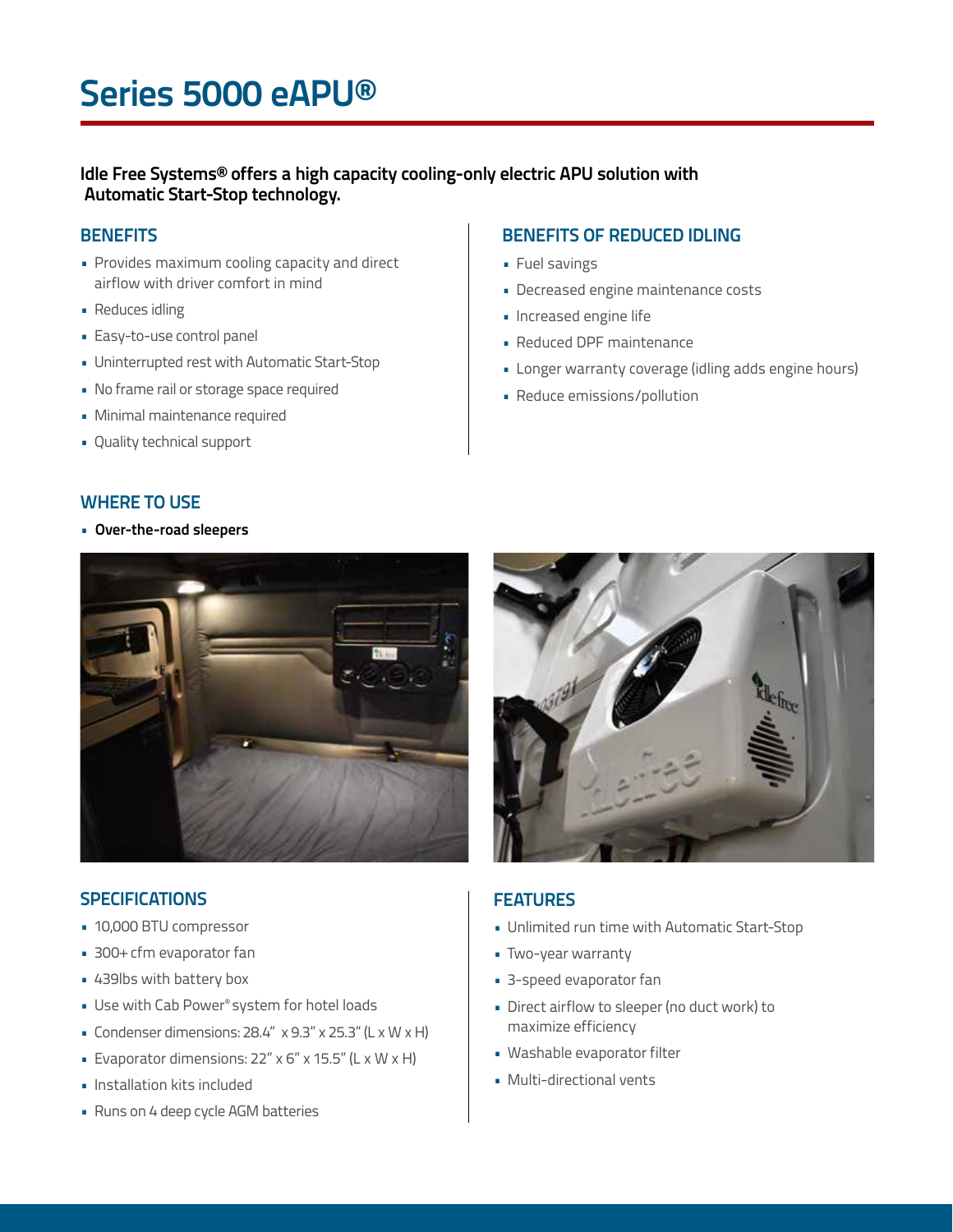# **Series 5000 Components**



# **EVAPORATOR**

Installs in the bunk and allows the user to adjust the air vents and control the air temperature and speed without duct work.



#### **CONTROL PANEL**

Located on the evaporator, the control panel allows the user to turn the APU ON/ OFF, adjust the fan speed and the air temperature. There are three performance lights and two warning lights on the control panel.

#### **AUTOMATIC START-STOP**

The ON/OFF switch for the Automatic Start-Stop feature is located on the control panel. Turning this switch ON allows the truck to automatically idle to charge the batteries, turning the engine off once the batteries are fully charged. Automatic Start-Stop provides reliable, uninterrupted rest time for drivers and no delay on battery recharges.



Easily mounts to the outside of the truck with a universal mounting plate. The unit is connected to the evaporator with refrigerant lines. The condenser is connected to the battery box for DC power.



## **CONDENSING UNIT POWER PACK OPTIONS**

Between-the-rail battery box protects against corrosion and the single-level cover avoids a trip hazard common with other boxes. Cabling, fuses and battery separator are included. On the frame battery box also available.